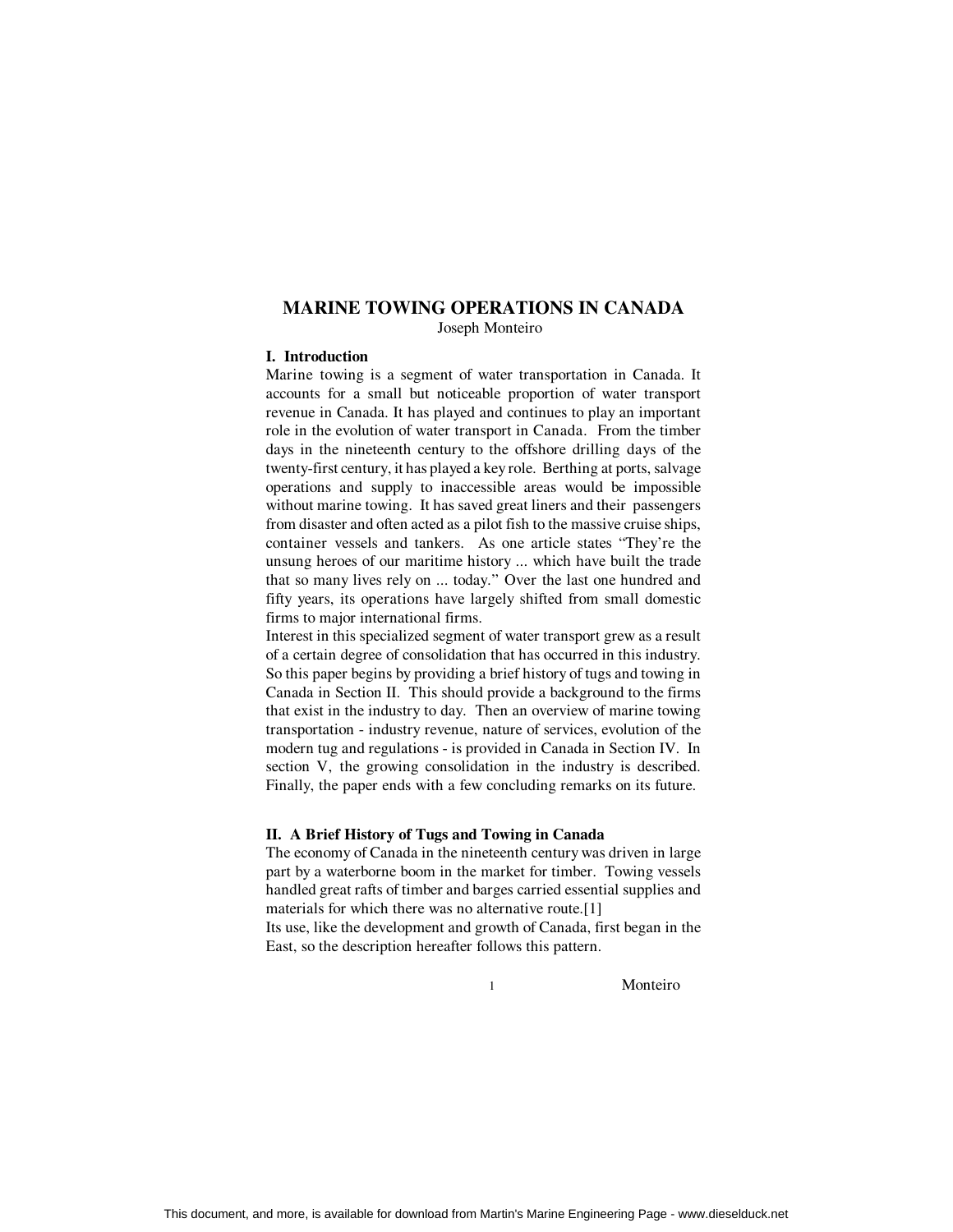*Atlantic Waters:* In the 1850s, there is little mention of tugs in the records of Saint John. It is likely that any steamboat may have been used to tow at will as at times it became profitable to do some towing, eg. the *Woodstock* towed lumber scows between Oromocto and Saint John. Other known tugs are: *Magnet, Reindeer, Antelope*, etc. Tows on the river included log rafts, three-masted schooners destined for coastal voyages loaded with Grand Lake coal and scows or woodboats loaded with sawn lumber.[2] The first steamer built expressly as a tug at Saint John was said to be by the Vulcan Factory in 1846. The early history of tugs at Halifax is sketchy. Halifax was considered a strategic location for the operation of salvage tugs. Some of the earliest tugs (*Goliah* and *F. W. Roebling*) were bought from American sources and some were locally built (*G. S. Mayes* and *Scotsman*). Records (1920s) show some of these tugs under the name of Halifax Towboat Company, owned by Campbell Scotsman Company. Other companies in the business at that time were C. Bristler Company and Foundation Maritime Limited.[3]

*Inland Waters:* At the Port of Montreal, the Allan Royal Mail Line began providing tugs in 1843 first with the *Alliance* and later with the *Rocket* and *Meteor*. With the increase of rafts being towed between Montreal and Quebec, tugs of the Calvin Company (*Chieftan* and *John A. MacDonald*) near Kingston began operating out of Quebec in the 1840s and later by James G. Ross and Company and Sincennes McNaughton Line. By 1898 the latter known as Sin-Mac was operating widely on the St. Lawrence-Great Lakes system having 19 tugs (eg. *Mathilda, Ethel, Azilda, Conqueror and Sincennes* ).[4] At the Port of Quebec, the *Hercules* appeared on the scene in 1823 from Montreal to tow the sailing vessel *Columbus*. Some tow boats - *New Lauzon, St. Roch and St. Georges* - were used to ferry passengers across the river to Lévis. By the mid 1850s, the timber trade was underway and a few vessels (2 *Conquerors, Mersey, Castor* and *Rival*) were registered as tugs at Quebec. The timber trade was then replaced by tug and barge and salvage operations.[5] At Ottawa, rafting timber began in 1806. P. Wright put steamers ( *Union of the Ottawa, St. Andrews and William King*) in the 1920-30s between the rapids of Upper Ottawa and Lachine, some of which were used for towing. In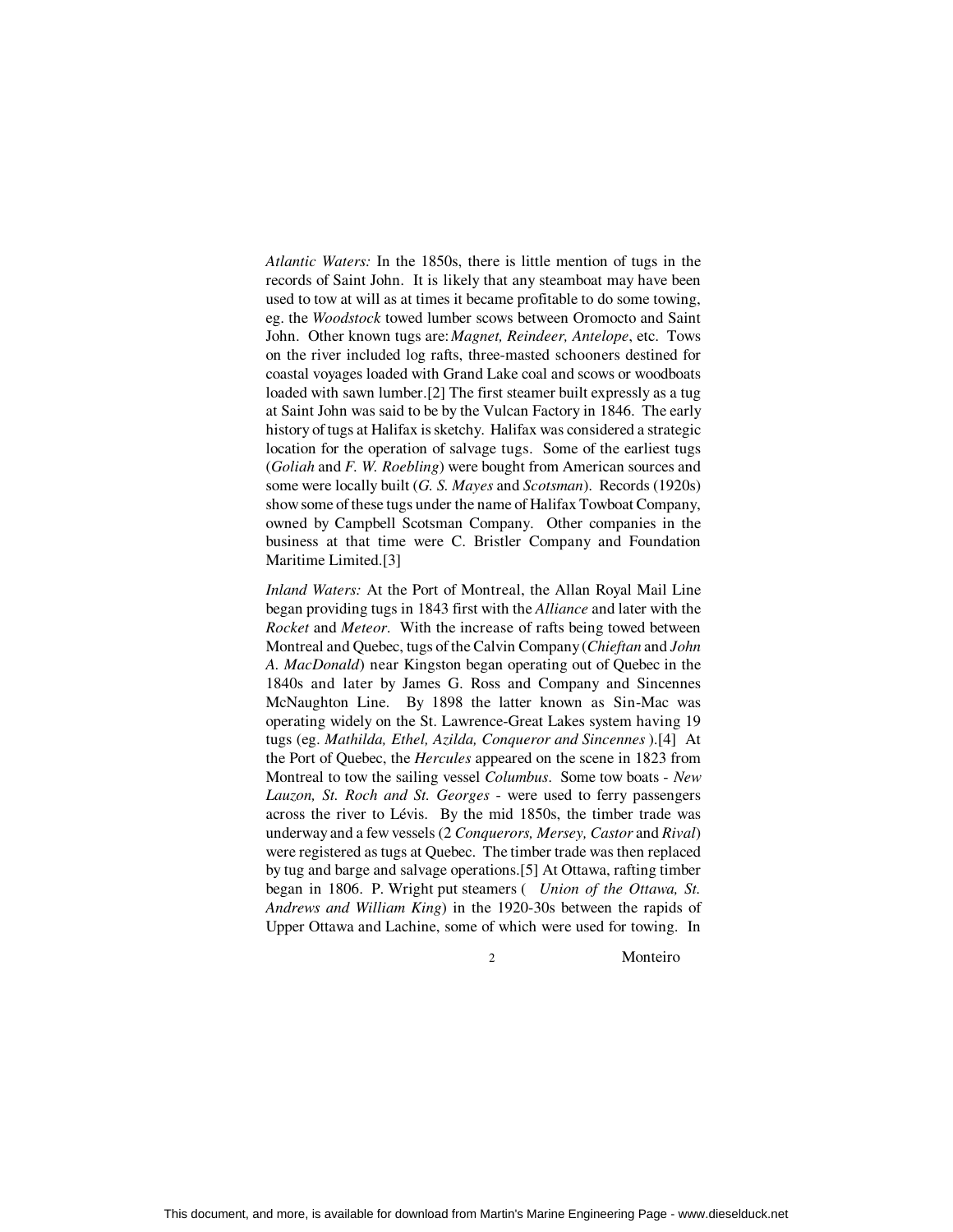1872, *A. G. Nish* recorded towing 55 sailing vessels and 17 steamers. By the 1890s, there were around 250 barges and 50 tugs on the Lower Ottawa and the St. Lawrence. At Kingston, the waters were dominated by D.D. Calvin in the 1800s. There was competition for the salvage business from the Pyke company later purchased by McAllister Towing and Salvage of Montreal in the mid 1950s. At Hamilton and Toronto there was some local tug activity in the latter part of the 1800s but no major timber export. The largest tug fleet (40) on the Great Lakes is that of the Great Lakes Towing. At Thunder Bay, Gravel and Lake Services, Great Lakes Lumber Company and Abitibi Power and Paper Company operated tugs.

*Pacific Waters*: The earliest known tug on the West Coast was the *Beaver* (1835) owned by the Hudson's Bay company and later by the B.C. Towing and Transportation Company. The gold rush of 1857 boosted trade and the need for tugs (eg. *Goliah* (1857), the *Resolute* (1858), the *Isabel* (1866), the *Alexander* (1875) and the *Tepic* (1883)). The coal baron R. Dunsmuir had the *Lorne* (1889) built for coal. Besides, Puget Sound Tug Company, the Moody company and the Hastings Lumber Company, independent towing specialists (Captain George French) also appeared with their tugs - *Huron*, *St. Clair*, *Superior* and *Sealion*. Tugs were also used in the salmon canning industry. At Vancouver, Stamp's Mill had the first real Canadian West Coast-built tug, the *Isabella*. The need for small tugs ((eg. *Skidegate* (1866)) led to the Burrard Inlet Towing Company. A few years later witnessed the birth of the towing business of C. H Cates & Sons Ltd. (1885). The 1900s led to a number of independent towing companies.[6] At Victoria, *Beaver* was the first full time towboat to operate in the 1870s. R. Dunsmuir bought *Alexander* and *Pilot* to tow coal and later built *Lorne* in 1889. The first tugs were operated by mill and coal companies and later the work was handed to independents; followed by full-time salvage enterprises; and later by large passengers and cargo operations.[7] The 1920s saw the emergence of two major operators: the Vancouver Tugboat Company (1924) and Island Tug and Barge - which ultimately gave birth to Seaspan.[8]

*Mackenzie River and Arctic (Western and Eastern):* Steam-powered towboats were built at Fort Smith on the great Mackenzie River in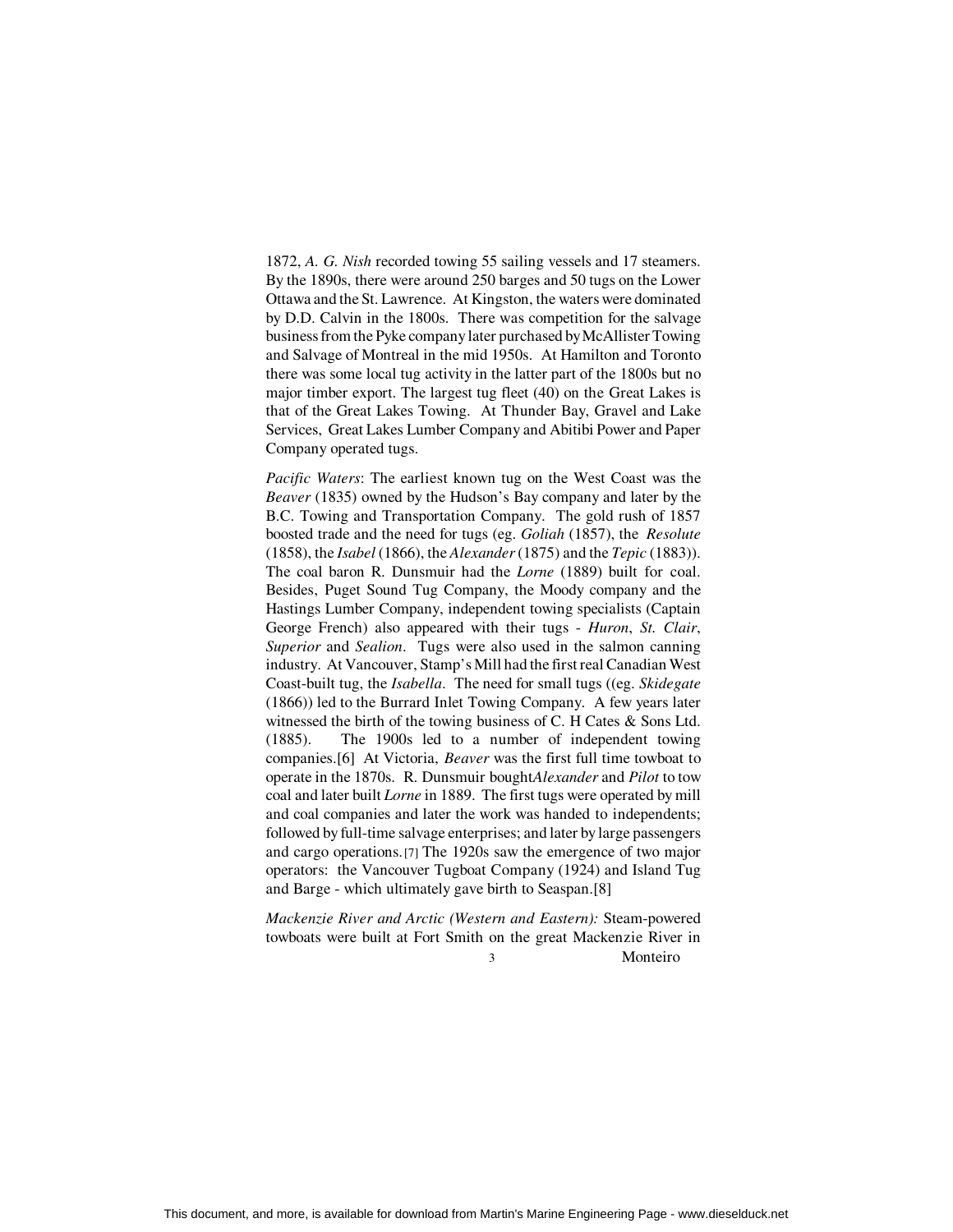1886 for pursuit of new frontiers. The Hudson Bay Company operated paddle steamers in the 1930s and 1940s which were often used to push barges to supply many communities. As commerce grew, the steamers were supplemented with push tugs and barges for carrying freight. A major fleet of tugs of earlier days were the 'radium' tugs of Northern Transportation Limited. Arctic Transportation Limited was the major river carrier in the oil exploration boom of the 1960s/70s. In the Eastern Arctic, tugs ventured around north Labrador into Hudson Bay when the port of Churchill was improved and dredged in the 1930s. Barges or tugs such as *St. Arvans*, *Ocean Eagle*, *W.N. Twolan* and *H. M. Wilson* operated there. After the second world war, the DEW Line, mining projects, oil exploration and commercial supply was accomplished by tug and barge (*Irving Birch, Irving Maple, Irving Elm and Irving Cedar*) operations.

In brief, the marine towing industry largely grew out of the need to raft timber to the wood mills and on occasion to carry coal. The timber and coal barons, wood and saw mills operated and owned the towing business. The need for salvage operations and other operations witnessed the growth of a number of small operators.

# **III**. **A Description of Marine Towing Operators in Canada Today**

As Canada moved into the twentieth century, the demand for towing services grew and the nature of towing services changed. We begin by describing the operators in the towing industry today.

*Atlantic Waters:* In the Atlantic Waters, there are a few tug and barge operators. They operate 76 tugs and offshore supply vessels. The two largest tug boat operators are Eastern Canada Towing (Ectug) and Atlantic Towing Ltd. Ectug was formed in the early 1920s and Atlantic Towing was formed after World War II (as a division of the J.D. Irving company). Ectug has been the primary tug company in Halifax and has 7 tugs. Atlantic Towing is dominant in St. John's, Newfoundland and has about 25 OSV's (offshore vessels), Z Drive tugs, conventional tugs and barges. From a 2009 CTA listing, there are 16 companies in the Atlantic Waters. Of these 16: PEI has 1; NS has 5; Newfoundland has 9; and 1 company from the NWT is also listed in the Atlantic waters. It appears that a number of companies from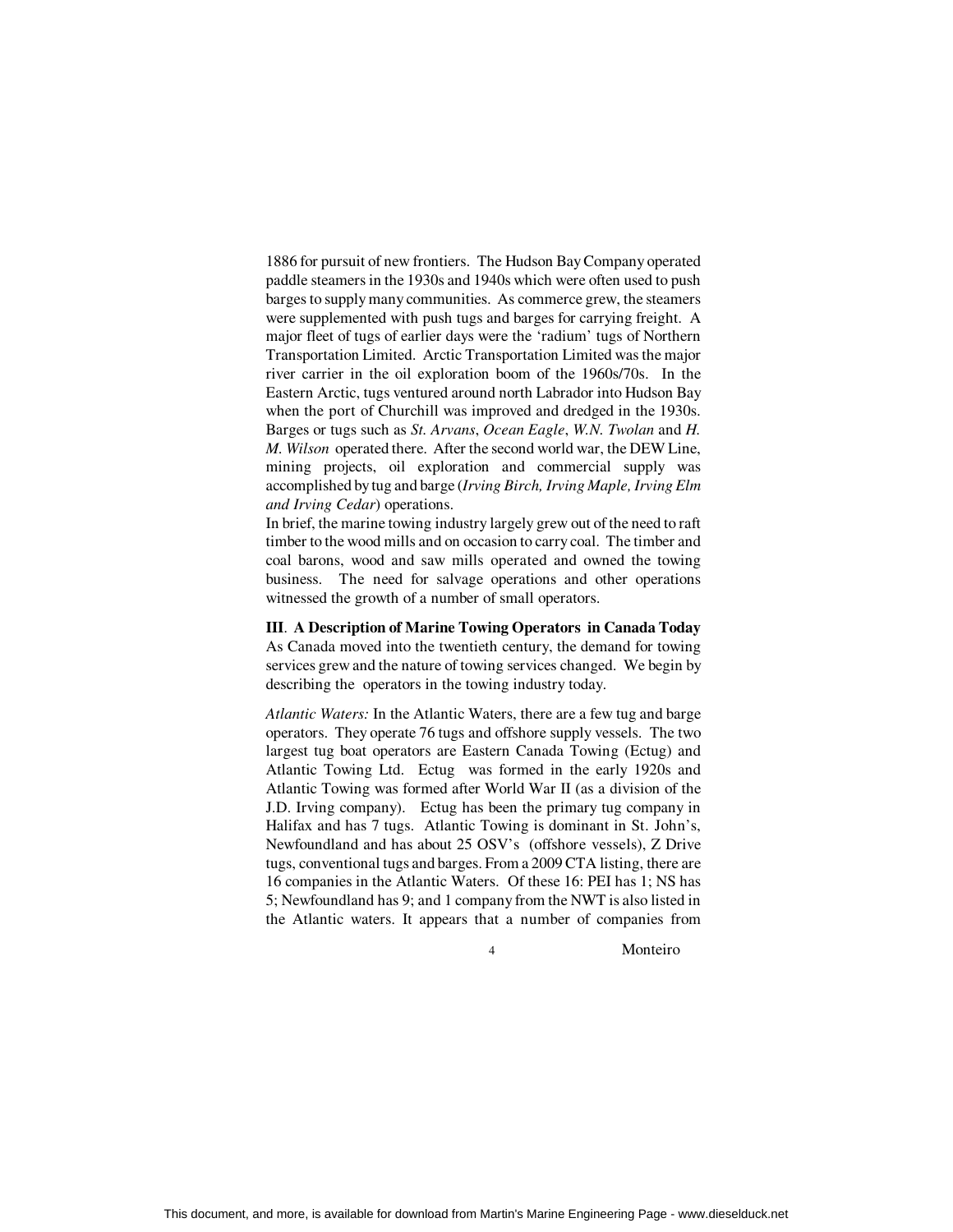Newfoundland are offshore supply vessels.

*Inland Waters (all rivers, lakes and other navigable fresh waters within Canada including the St. Lawrence river):* In the Inland waters, there are some 15 tug operators in the Great Lakes and 6 in the St. Lawrence. They operate 35 and 50 tugs and offshore supply vessels in the two areas respectively, according to a 2009 CTA listing. The Great Lakes Seaway System Directory lists 16 operators in both regions, three of these are listed as subsidiaries of one company. The largest are Purvis Marine Ltd. (9) and Nadro Marine Services (5) in the Great Lakes and le groupe ocean Inc (21) and McNeil (17) in the St. Law. The numbers in brackets indicate vessels.

*Pacific Waters*: In British Columbia, there are some 86 tug and barge operators. They operate 297 tugs and 443 barges.[9] The largest operator is Washington Marine Group, which consists of a group of companies - Seaspan International Ltd., Cates Tugs, Seaspan Coastal Intermodal, Kingcome Navigation, and Norsk Canada - acquired by Denis Washington. This group has a fleet of 51 tugs and 201 barges made up of 6 ocean going tugs, 22 coastal tugs, and 23 ship assist tugs. The second largest tug and barge operator is Rivtow Marine. Rivtow has a fleet of approximately 30 ocean, coastal, and ship assist tugs and about 50 barges of various types. The company was purchased by a Dutch company Smit International in 2000. Other large operators with at least 15 vessels (tugs/barges) are: 1. Island Tug and Barge Ltd. (8/18); 2. Ocean Construction Supplies (5/15); 3. The JJM Group (2/14); 4. Wainwright Maine Service Ltd. (8/8). Those with between 10 and 14 vessels are: 1. North Arm Transportation Ltd. (7/7); 2. Catherwood Towing Ltd. (11/3); 3. Pacific Towing Services (9/4); 4. Tymac Launch Service (3/10); 5. FMW Towing Ltd. (4/8); 6. Harken Towing Co. Ltd. (12/0); 7. Cooper Barging Service Ltd. (3/9); and 8. Riverside Towing Ltd. (10/0).[10]

*Mackenzie River and Arctic (Western and Eastern):* Northern Transportation Company Limited (NTCL) has by far the largest fleet of tugs and barges (roughly 75% of the tug and offshore supply DWT) in the Mackenzie River and Western Arctic. Most of which are located at the Port of Hay River, Canada's most northerly rail head. Inuvik in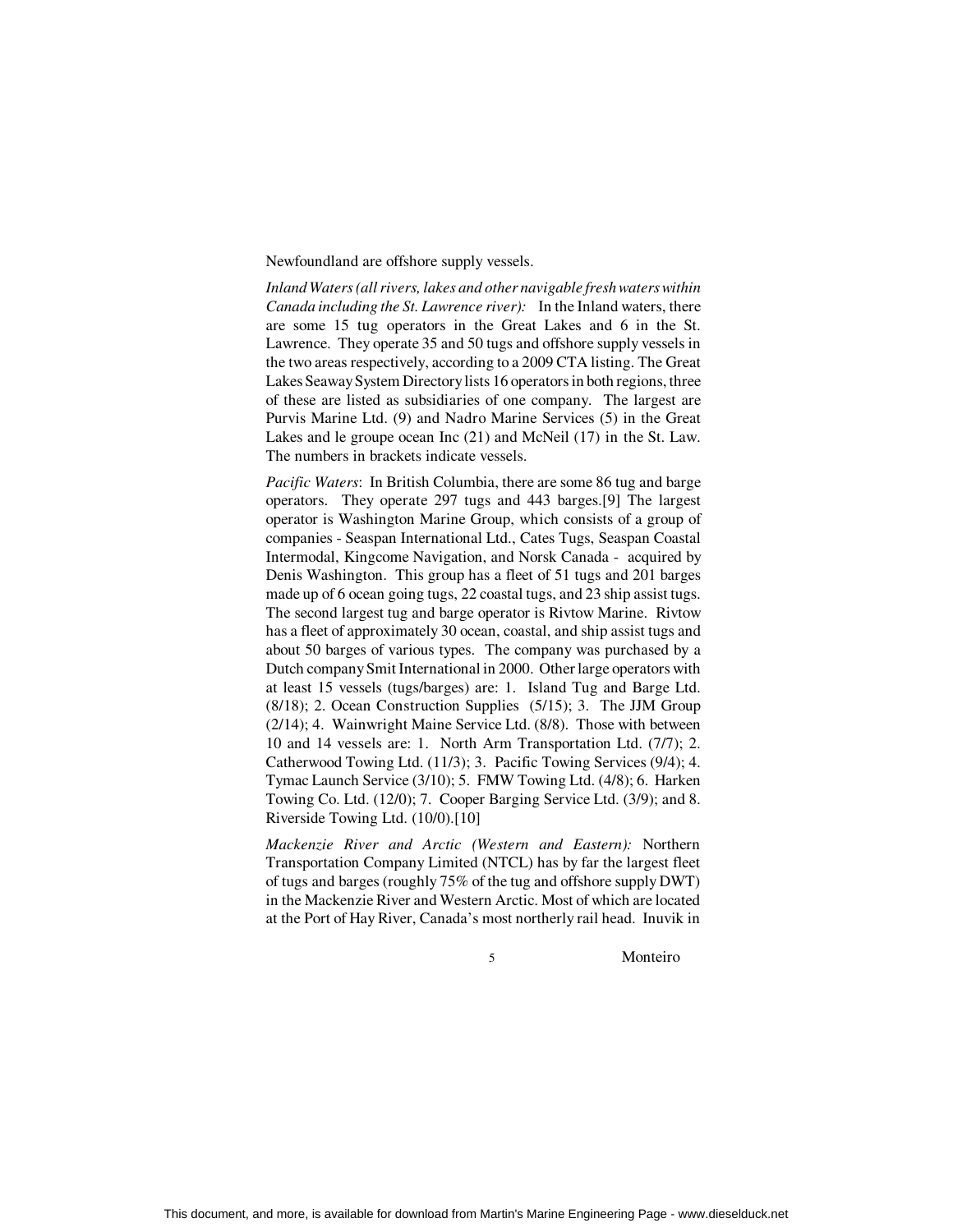the Mackenzie Delta and Tuktoyaktuk on the Beaufort Sea are the focal points of its tug operations. Other large towing operators are: Arctic Transportation Limited and Cooper Barging Service Limited. There are also a few small companies licensed to operate in this area. In Eastern Canada, the major operators are: Canarctic Shipping (subsidiary of Fednav of Federal Atlantic Lakes Lines) and NTCL or its subsidiaries.

In sum, the micro information obtained from various studies suggest that there are one or two very large firms in the 'major domestic water segments' with a fair number of fringe operators in some segments depending on the size of the market. However, the exact area of operation in each of these segments and their location suggests a narrower type market operation.

#### **IV. An Overview of the Industry**

In this section, we shall review some general information ranging from aggregate financial data in the industry, the nature of services provided and the type of tugs and regulations that affect this industry.

#### **(i) Industry revenue and ownership**

*Operations*: Water transportation can be classified into the following broad

| Water                                    | 1984   | 1995   | $2001*$ | <b>Est 2001</b> | 2007  |
|------------------------------------------|--------|--------|---------|-----------------|-------|
| <b>Towing Revenues</b>                   | 274.8  | 276.5  | 400.1   | 400.1           | 591.3 |
| Percent of Total Marine O.<br><b>Rev</b> | 12.1   | 10.2   | 14.7    | 14.2            | 14.2  |
| <b>Total Marine Operating Rev</b>        | 2265.1 | 2706.3 | 2729.3  | 2804.7          | 4164  |
| <b>TOTAL</b>                             | 2489.3 | 3050.5 | 2962.6* | 3063.2          | 4495  |

**Operating Rev. of Water Transp. Carriers by Type of Operation 1984-2007 (000'000)**

\* Excluded is the private carriers. It was 23.4% for 1984 and 3.2% for 1995. The size of the total revenue would be 3063 if adjustment of individual components is made to total revenue in 2001.

 categories: passenger (ferry and cruise), freight, towing and charters. The estimates of total water revenue attributable to towing [11] range from 12%

to14% of total marine operating revenue over the period 1984 to 2007 as shown in the table. In absolute terms, this ranged from \$274.8million in 1984 to \$591.3 million in 2001.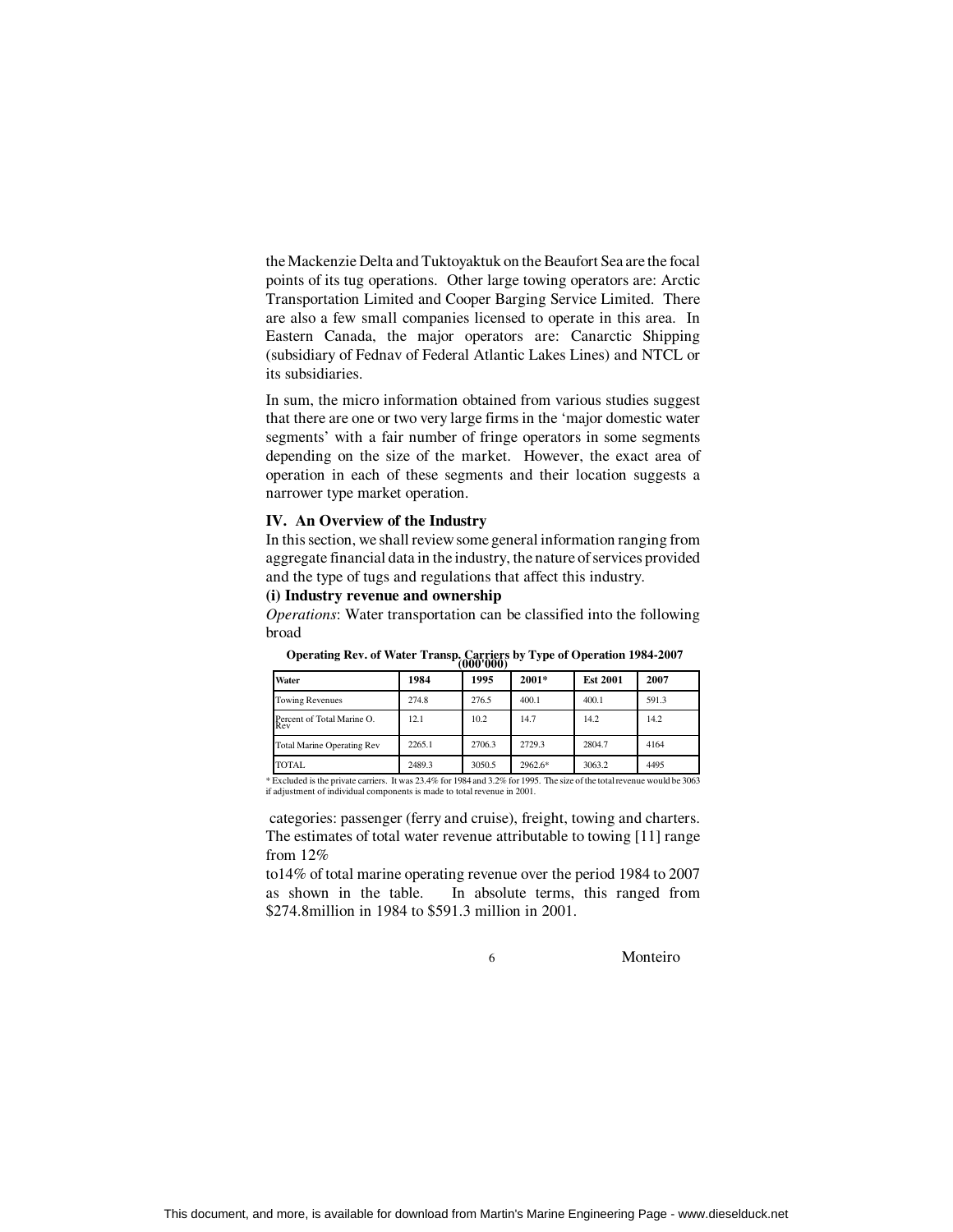In 2006, the Canadian Transportation Agency estimated that the Canadian fleet of tugs and barges included 309 tugs (122,000 gross tons) and 836 barges and scows (905,000 gross tons).

On the basis of operations, the greater proportion of towing revenue is derived from domestic services as opposed to international services. In 1984, the latter accounted for 10.4% and in 1995 it accounted for 14%. The areas of domestic operations can be classified according to the traditional areas of water transportation: Pacific; Atlantic; Inland; and Mackenzie River and Arctic (Western and Eastern). However, the first is the most significant.

*Ownership:* This segment of the industry has traditionally been commercially owned with the government playing an insignificant role, this also applies to day. In 1984, it was basically for-hire with a small proportion being private (14.8%) falling even further since then. Of the total revenue sole proprietor-ship accounted \$1.2million, incorporated companies accounted for \$272.9 million and cooperatives and federal government accounted for \$0.5 million. Statistics for a more recent period are not available.

### **(ii) Nature of Services**

According to the *Oxford Dictionary* to tow means to pull. It could be overland by horse or vehicle or over water by boat or barge with a rope or chain. In the *Regulations Amending the Navigating Appliances and Equipment Regulations* a "tow-boat" means a ship engaged in towing another ship or a floating object astern or alongside or in pushing another ship or a floating object ahead. Statistics Canada describes towing as ''The pulling or pushing of barges, scows, self-propelled vessels and log booms by means of a tug-boat.'' Since this paper is concerned with water, the definition provided by Statistics Canada will be used.

The most common services provided by tugs and tow boats are: *Berthing*; *Towing; Salvaging*; and *Supplying*. *Berthing* services are used to describe the service of bringing a vessel alongside a specific location in a port or harbour usually for mooring so as to load or unload the vessel. Berthing will be alongside a quay or a jetty (large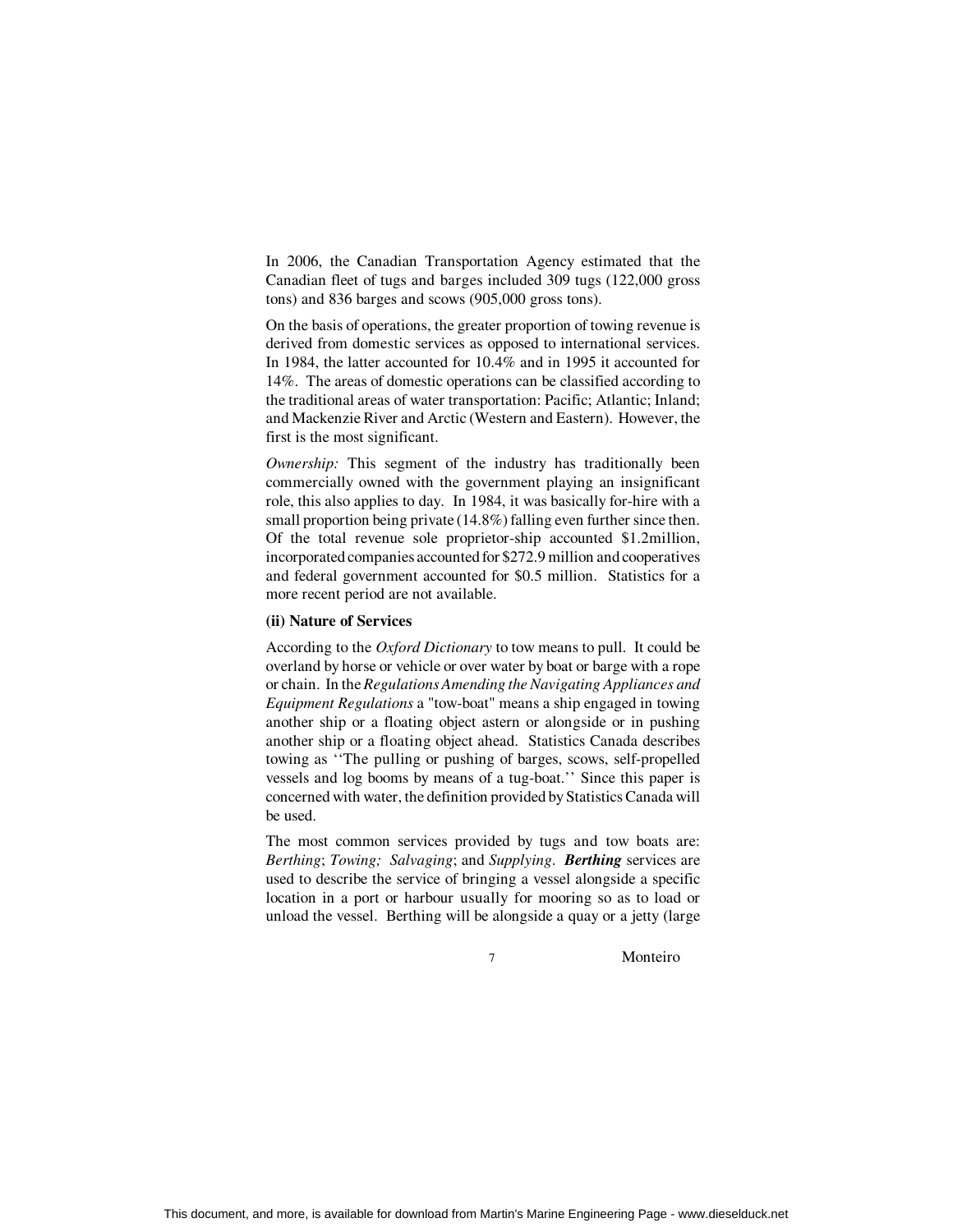ports) or pontoons (small harbours and marinas). Berths (general/container/bulk/product/marina) are either general or specific to the types of vessel that use them in the process. *Towing* are services of pulling or pushing of barges, scows, self-propelled vessels and log booms by means of a tug-boat. A distinction is sometimes made between the services of a tugboats vs towboats (i.e., push boats). *Salvaging* services are rescuing a ship, its cargo, or other property from peril. Salvage encompasses rescue towing, refloating a sunken or grounded vessel, or patching or repairing a ship. Salvaging has been classified into: offshore; harbour; cargo and equipment; wreck removal; afloat salvage and clearance salvage. *Supplying* services are used in connection with towing of supply or re-supply vessel by tugs. These vessels transport supplies, equipment and materials to inaccessible areas and offshore structures such as drilling rigs.

The nature of services is largely determined by the type of tugs. There are three major categories of tugs: 1. Ocean going tugs or seagoing tugs; 2. Harbour tugs; and 3. Canal tugs. The first receives steam propulsion giving it the freedom of moving in any direction. The second is classified into three basic categories: one is the 'standard seagoing tug' that tows its payload on a hawser (cable or rope generally of steel); two is the 'notch tug' that is a tug that can be secured at the stern of a specially designed barge; three is the 'integral unit' or ITB that is it locks together with specially designed vessels. Articulated tug and barge units also utilize mechanical means to connect to their barges. The third whose hulls feature a flat front or bow to line up with the rectangular stern of the barge, they typically do not have any hawser. Besides these three categories there are other types of tugs: coastal tugs, railroad tugs; rescue and salvage tugs; etc. Coastal tugs are heavier and larger than harbour tugs and have more horse power. Railroad tugs haul car floats that transport railroad freight cars. Rescue and salvage tugs contain extensive equipment and are as large as ocean tugs.

#### **(iii) Evolution of the modern tug**

Modern tugs have evolved over time. The first tugs were made of wood that consisted of the hull of a small sailing vessel with a square,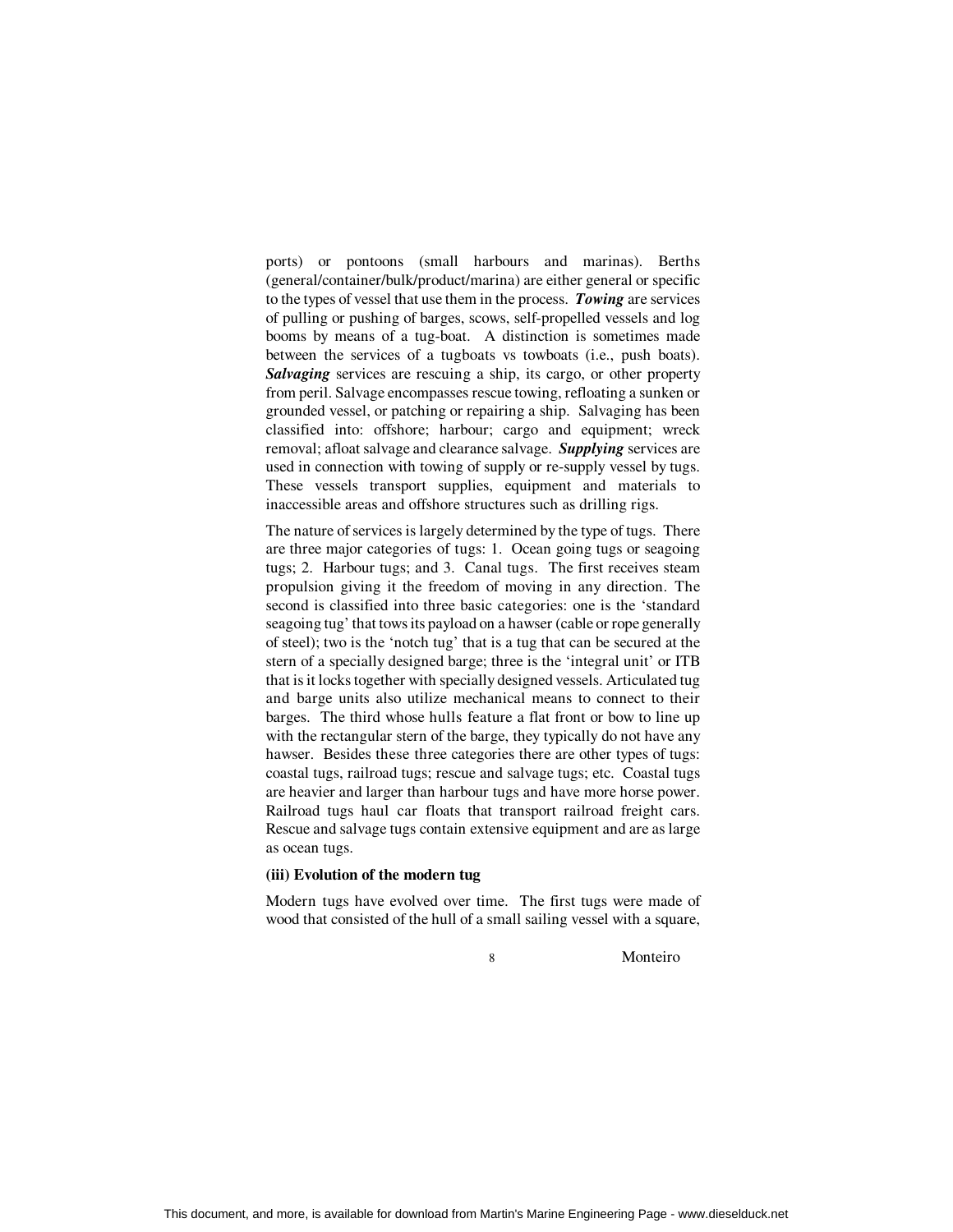low pressure boiler, engines and paddles. Iron was later adopted by the British for the hull. The next development was engines and boilers with more power. Between 1823 to 1833, horse power increased 3 fold and pressure increased to about 40psi. Cylindrical boilers and steel were then used and by the 1880s increased pressure boilers between 175and 250psi were available. In the mid 1850s, the two-cylinder compound engine, utilizing the expansion of steam twice was invented. Twenty years later, the triple expansion engine first appeared in Europe. The development of propulsion technology gave birth to the modern tug. A number of developments increased its efficiency. First, the use of the Kort nozzle (1930) (i.e., a sturdy cylindrical structure around a special propeller considered to be one of the greatest contributions-named after the inventor); and second, the introduction of the Voith-Schneider propulsion (or cycloidal propulsion - a specialized marine propulsion system). By the 1960s, powerful high speed geared diesel engines led to the abandonment of steam. In the early 1980s, a competing system with high manoeuverability and ability to push side-on appeared -- the twin screw, Z-drive or Azimuthal Stern Drive or 'Z-peller'. The new propulsion with a higher power led to the modern tug designed to move in any direction, with heavy rubber fenders all around. Advances in technology were accompanied by advances in operating techniques including radio dispatching and communications, computerized records and fully integrated tows.

### **(iv) Regulations**

The *Canada Shipping Act*, 2001 is the most important regulation that applies to tugs, tow boats and barges operating in all waters and to all such vessels operating in Canadian waters. The regulations applicable to tugs and barges are often classified under: 1. Enhanced Vessel Safety, 2. Load Lines; 3. Environmental Protection; 4. Vessel clearance, Vessel Certification and Voyage Classification; and 5. Marine Personnel. The first includes: a) *Small Vessel Regulations*; b) *Fire Safety Regulations*; c) *Cargo, Fumigation and Tackle Regulation*; and d) *Collision Regulations*. The second includes: a) *Load Line Regulation* (which incorporates the technical aspect of the IMO load line convention). The third includes: a) *Regulations for the Prevention*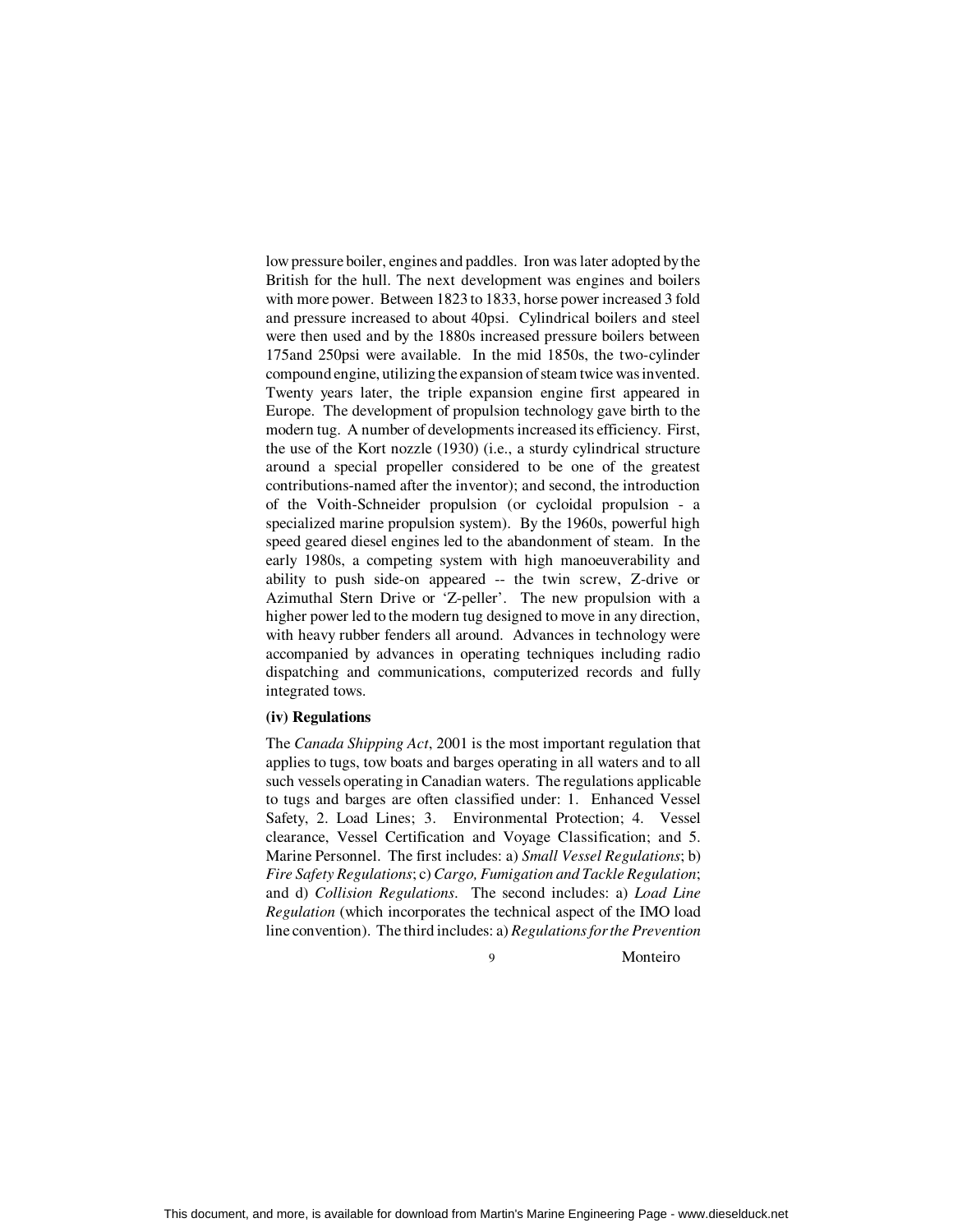*of Pollution from Ships and for Dangerous Chemicals*; and b) *Environmental Response Regulations*. The fourth includes: a) *Vessel Certificates Regulations*; and b) *Vessel Clearance Regulations*. The fifth includes: a) *Marine Personnel Regulations*.[12]

*Coating Trade Act -* Tugs must be registered in Canada and must meet regulatory standards set under the *Canada Shipping Act*. These standards are high when compared to the US and other countries and so are costs. Further, such vessels are barred form engaging in US coastwise trade under the *Jones Act*. Foreign tugs also face the above requirements, in addition, to a tariff of 25% on the value of tug boats imported. Foreign barge operators are prohibited from operating between Canadian points pursuant to the rules against cabotage under the *Coasting Trade Act*.

*Other regulatory/other factors* - Besides the specific regulations mentioned, each licence has to be examined to determine if it limits the tug boat operators to specific waters or service and whether the nature of the tug boats of each operator limits the service that can be provided (i.e., if a heavier tug is needed it may not be suitable if the tug boat operator has lighter tugs).

### **V. Growing Consolidation in the Towing Industry**

*Growing Consolidation:* Consolidation in this industry, it could be argued began as early as the 1970s in the West and the 1960s in the East.

In the West, a series of amalgamations of fleets left two large companies dominating the coast, Seaspan International and Rivtow-Straits. The origins of the first can be traced to the mid 1920s when two operators in two principal BC ports (Vancouver and Victoria) were formed: Harold Jones' Vancouver Tug Boat Company (1924) and Harold Elworthy's Island Tug and Barge Company (1925). They merged in 1970 to form Seaspan. This brought about 3/4 of the trade into one hand. The origins of the second can be traced to Rivtow Marine founded in 1939 at Hope, B.C. In 1970, it merged with Strait Towing to form the Rivtow Group. This brought a good portion of the remaining 1/4 of the trade into the other's hand. The 1990s and 2000s witnessed another round of consolidation but this time by international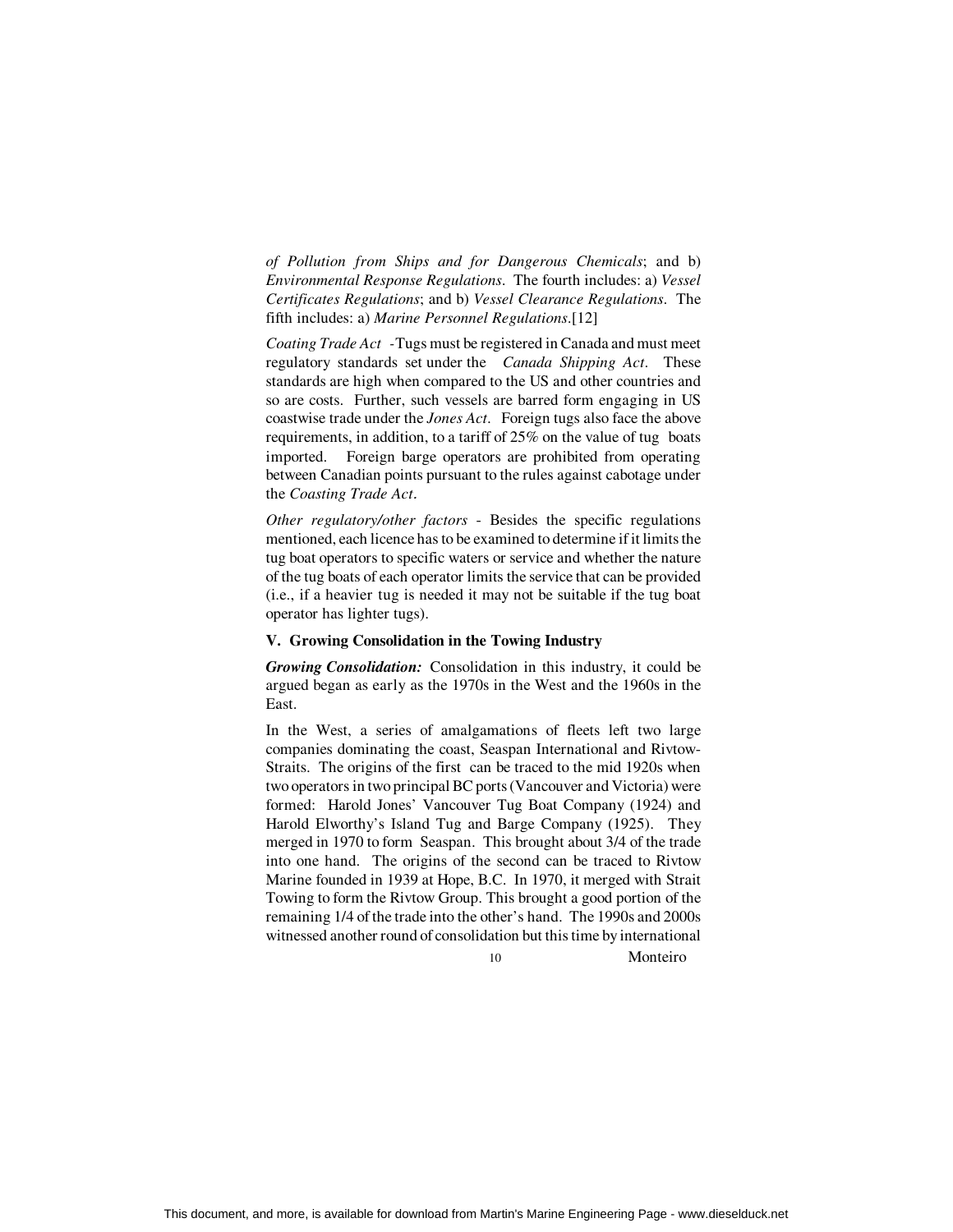giants. American Washington Marine group absorbed Seaspan International, Kingcome Navigation and C. H. Cates in 1992. The latter's origin can be traced to a Nova Scotian stevedoring entrepreneur in 1885 (C. H. Cates) which gained total dominance in ship berthing by the 1990s at Burrard Inlet. In the mid 2000, the Rivtow Group was bought by Dutch Smit Organization and later the towing divisions of Smit were later taken over by the Svitzer division of Danish A.P. Moller (Maersk).

In the East, a similar pattern is discernible in the Atlantic waters, Foundation Maritime[13] sold its towing fleet in the 1960s to Marine Industries Limited of Sorel, Quebec which resold it to Smit and Cory International Port Towage Limited owned by Cory Towage of Britain and the worldwide L. Smit towing and salvage of the Netherlands. A new name Eastern Canada Towing Limited (ECTUG) was adopted. In 1999, the British Cory firm was bought by Dutch Wijsmuller group. In St. Lawrence Ports, Sin-Mac had a monopoly of ship berthing in Montreal in 1950 and dominated the barge operation at the Port of Quebec where Quebec Salvage and Wrecking also operated. Sin-Mac was purchased by McAllister Brothers Inc. in 1959. In 1972, Aqua Marine became le Ocean Groupe and purchased Quebec Tugs in 1987[14], McAllister in 1993, Sorel Tugboats in 1994 and Three Rivers Boatman in 2002. "This group gained control over the St. Lawrence ports for towing and salvage. Three to four tugs each are based at Montreal, Sorel, Trois Rivières and Quebec City."

*Recent Mergers and Director's Application:* Not surprisingly, when certain mergers arose between Dennis Washington and K&K Enterprises/Seaspan International Ltd. and Dennis Washington/Norsk Pacific Steamship Company, Limited on the West coast, the matter attracted the attention of the Director of Investigation and Research now the Commissioner of Competition.

 11 Monteiro On March 1, 1996, the Director (now the Commissioner) filed an application with the Competition Tribunal with respect to two mergers. The application opposed both the October 1994 merger whereby Mr. Dennis Washington, the owner of C.H. Cates & Sons Ltd., indirectly acquired a significant interest in Seaspan International Ltd. and the June 1995 merger whereby Mr. Washington purchased Norsk Pacific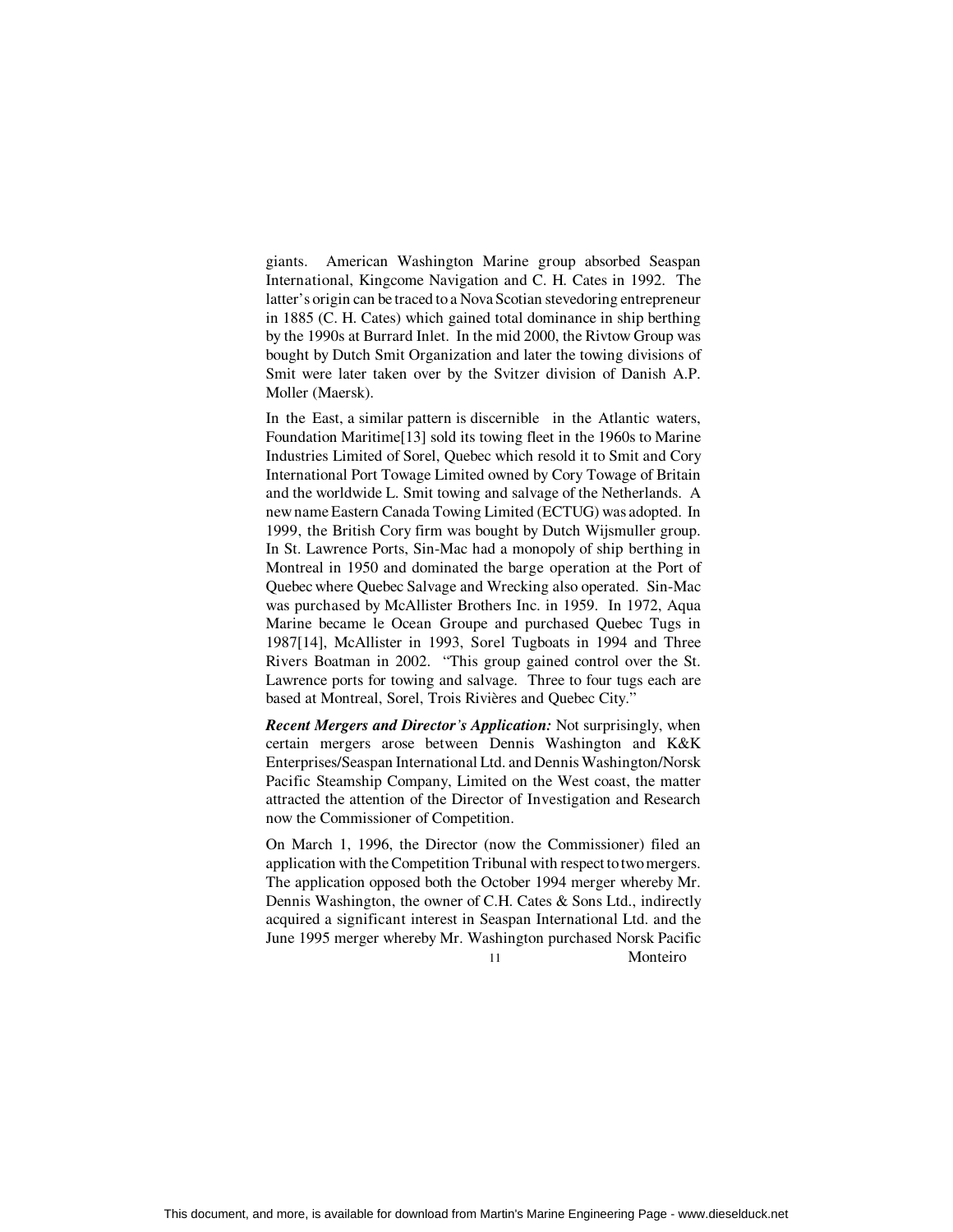Steamship Company, Limited. In June 1996, Mr. Washington acquired control of Seaspan.

The application alleged that the mergers prevent or lessen competition substantially in the provision of *tug boat services used to berth ships in the port of Vancouver* , and in the provision of *wood ship and covered barging services in and around British Columbia's coastal waters*. In the provision of ship berthing services, Cates had a virtual monopoly in Burrard Inlet, the main portion of the Port of Vancouver for several years. In September 1993, Seaspan entered the Burrard Inlet market bringing unprecedented competition.

In June 1994, in response to the new competition, Cates announced its intention to enter the Roberts Bank Inlet portion of the Port of Vancouver in competition with Seaspan where it was the only provider of berthing services. The acquisition removed the only source of competition in the two inlet markets. Further, given that entry into the inlet markets was difficult, the dominance of Seaspan in the provision of barging services in B.C. and the acquisition of Norsk (the third largest company in this market), the potential of Cates being a vigorous and effective competitor was removed. As a result, the application sought interim relief to prevent the integration of the operations of Cates and Seaspan.

On January 13, 1997, Acting Director of Investigation and Research under the *Competition Act* filed an application for a Consent Order. The terms of the proposed Order were agreed to by the parties.

One of the interesting aspects of this Order was that the terms and the conditions of the divestiture were framed with respect to the speed with which the divestiture was undertaken. Another issue was the question of whether alternative suppliers could enter the market from neighbouring areas. Regarding this aspect, regulatory barriers made entry from the US difficult, and enter from adjoining Canadian areas appeared unlikely to bring about alternative services.

*Implications of the Market Dominated by a Few Firms***:** Given the consolidation in this industry over time, various segments of inland waters are dominated by a few tug boat operators (i.e., one or two) together with some fringe operators. The dominant operators have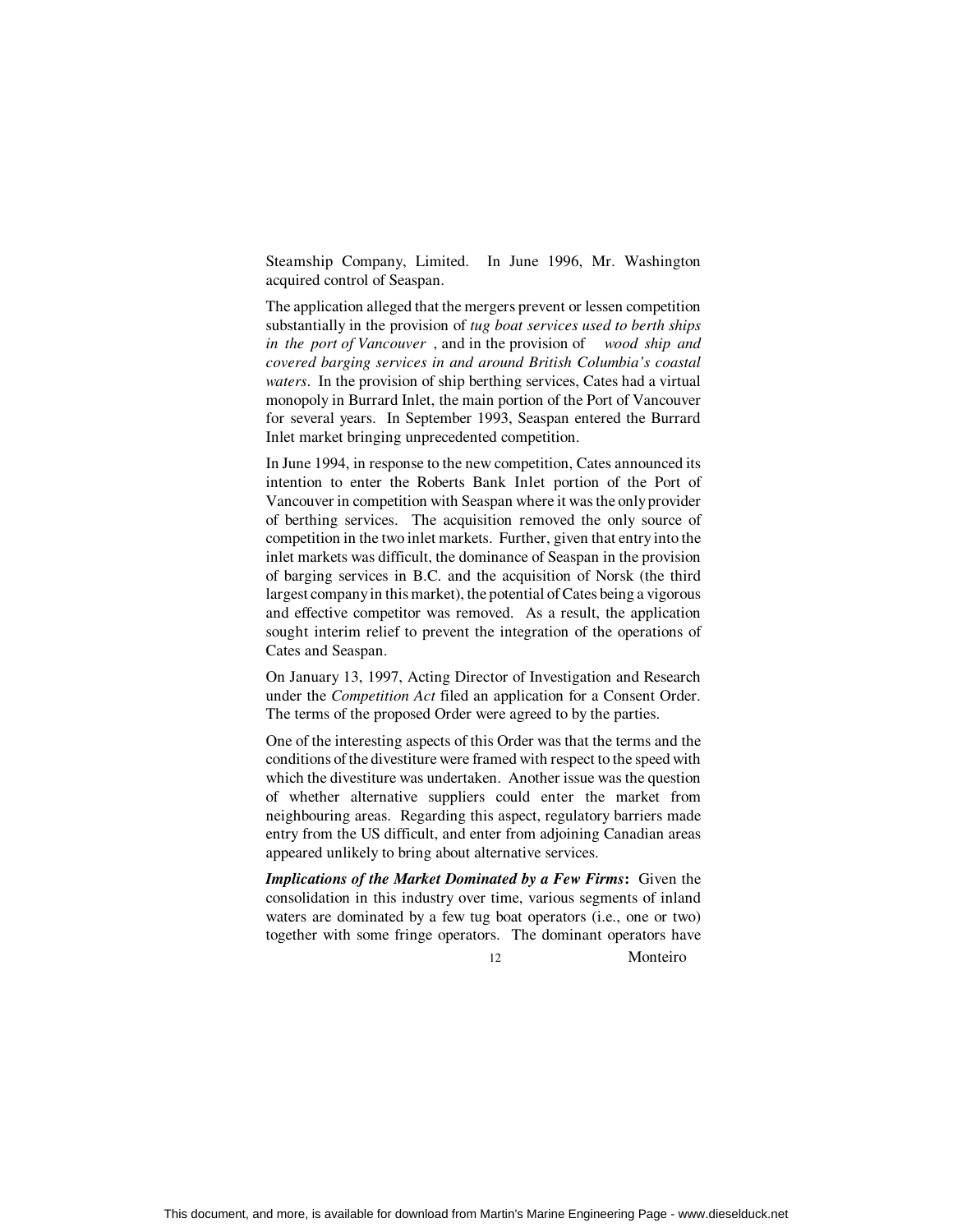grown large through mergers or exit (i.e., cost advantages or disadvantages - production or sales), or because of the benefits of size (i.e., market power or financial power), or because of know-how and experience. These underlying factors to their growth (internal or external) have created various barriers to entry.

This has enabled firms in this industry to become price-setters (i.e., they can charge prices above those in a competitive regime) from price takers depending on the nature of the barriers to entry. We know from economic theory that this results in a deadweight loss and transfer of surplus (as consumers of tugboat services will be paying higher prices for lower quantities and/or lower quality of services i.e., less suitable or modern tugs, slower service, etc). We also know that there could also be benefits from increased consolidation as a result of lower costs (part of which could be passed on to consumers) and increased competition due to increased rivalry among the dominant firms.

This raises the question as to what should be done from the policy perspective? Without knowing the specifics of future developments in each situation, I tend to lean towards some of the general observations made by Prof. William Fellner.[15] That is, it would be preferable to have broader oligopolistic market structures because it lowers the potential for collusion or tacit collusion on price and key dynamic variables such as product variation and technological progress. The underlying factors that create barriers to entry (cost advantages) have to carefully examined. Barriers created to gain market power or financial power should not prevent the broadening of oligopolistic structures nor should they be permitted to create narrower oligopoly or monopoly.

Public policy may make its main contribution by interpreting the timehonoured concept of artificial exclusion very broadly, as applying to all cases where oligopoly develops from sources other than economic superiority, and by enforcing the law against artificial exclusion vigorously and consistently.[16] Low cost entrants should be given effective protection by removing artificial barriers. Even where entry does not materialize, the threat of entry at the cost-of- production price of potential rivals would set narrow limits to the exploitation of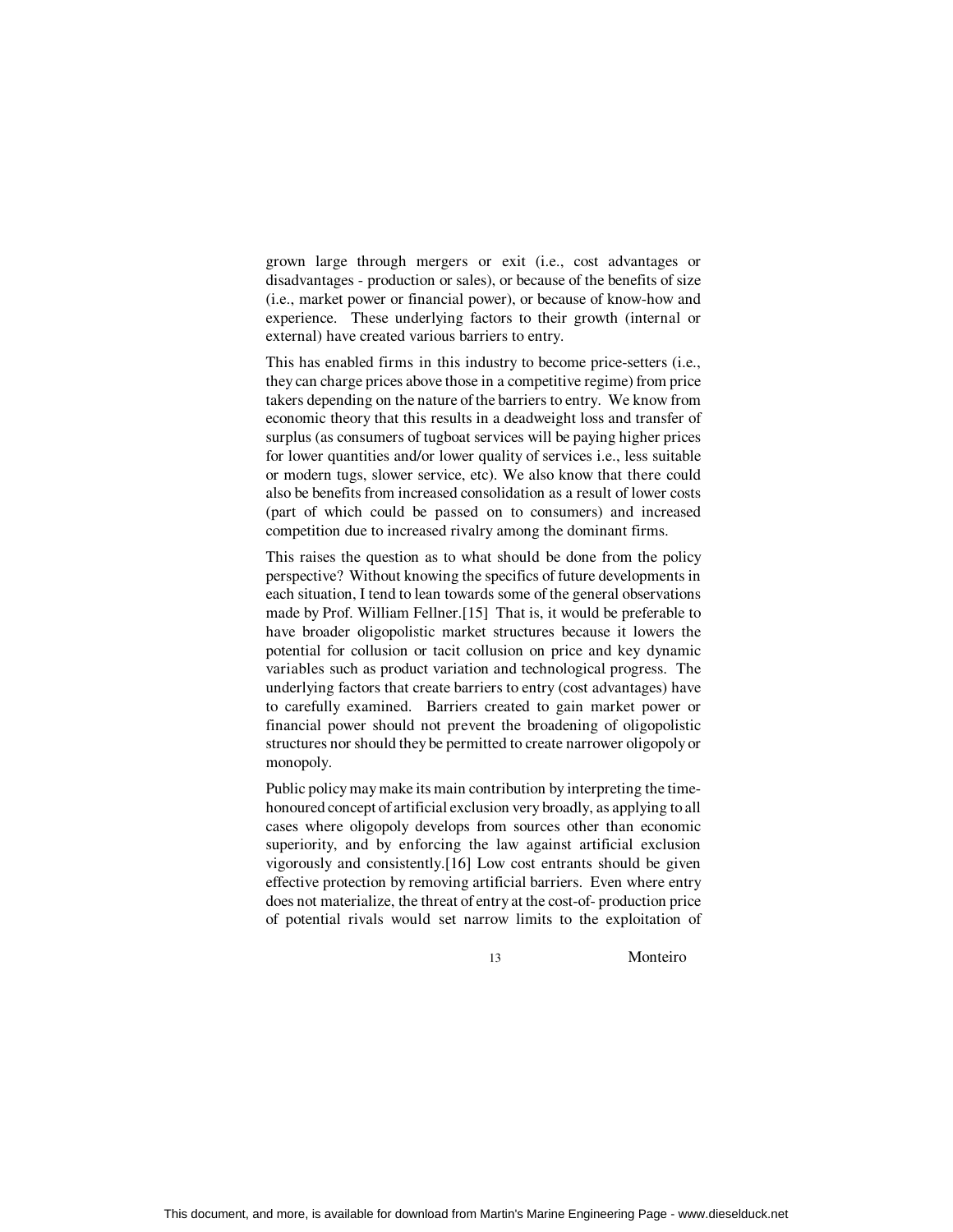oligopoly power. Keeping the way open to power should set limits on its exploitation.

### **VI. Conclusion**

Marine towing, an often forgotten segment of water transportation, accounts for a small but noticeable proportion of water transport revenue. It may have lost the glamour that it once had in the pioneering timber days but it continues to play an essential role in shipping.

The demand for tugs in Canada is largely driven by the changing needs of the shipping industry and users. As behemoth container ships grow even bigger, bigger or more tugs are needed for berthing and as offshore drilling projects and as development of remote areas are pushed further additional tugs are needed. The tug boat building industry also suffers from long booms and busts though in the last few years (before the recession) the ship building industry reported a revival of tug boat building. Over the last one hundred and fifty years, its operation and ownership has largely changed as a result of changes in technology and mergers in the industry. The industry in the two Canadian coastal waters is dominated today by big international operators of the United States and Europe.

Given that consolidation in the industry has already occurred, barriers that prevent entry into the industry and the creation of barriers should be removed.

#### **Endnotes/Bibliography**

[3] Foundation Maritime sold its towing fleet in the 1960s to Marine Industries Limited of Sorel, Quebec<br>which resold it to Cory International Port Towage Limited owned by firms in UK and Netherlands. A new<br>name Eastern Ca

[4] In 1950, it had a monopoly of ship berthing in Montreal and was purchased by McAllister Brothers Inc.<br>in 1959. That year the opening of the St. Lawrence Seaway saw significant changes in the pattern of<br>towing requireme so with its development than operations.

[5] Sincennes McNaughton dominated the barge operation and other names were George Hall Company<br>and William Hackett and Sons. Davie Shipbuliding & Repairing Co. (building most of its tugs) and<br>Quebec Salvage and Wrecking C

<sup>[1]</sup> Baird, D. M., **Under TOW -A Canadian History of Tugs and Towing**, 2003, p. 24. [2] Id., p. 32.